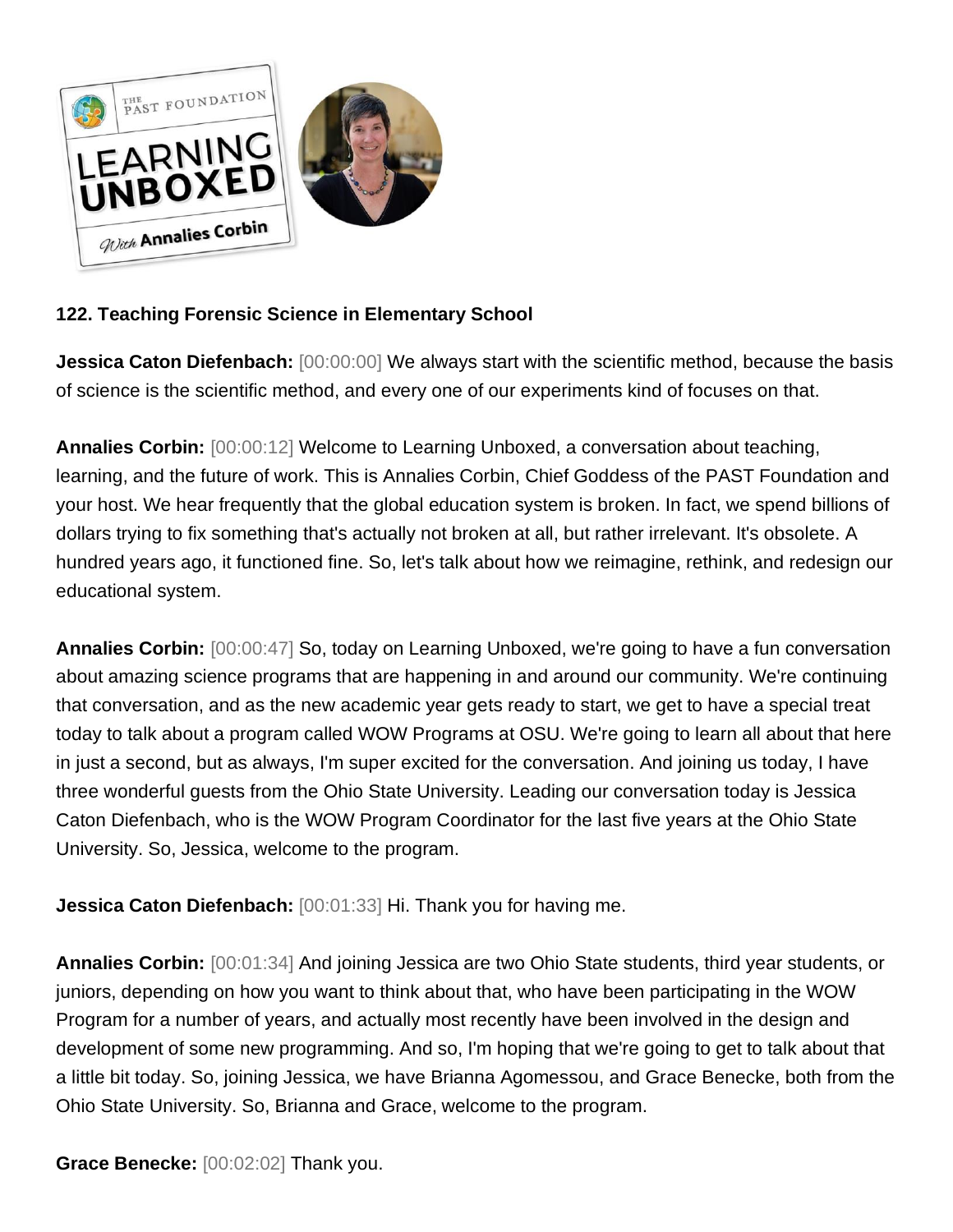**Annalies Corbin:** [00:02:03] So, I want to leap right in, very, very high level, Jessica, help our listeners who come to us from all over the world understand what exactly, first and foremost, what is the WOW Program? What's its background and sort of history, that 100,000-foot view as we get into the weeds here in a little while?

**Jessica Caton Diefenbach:** [00:02:24] Yeah, sounds great. So, the WOW Program, which stands for Wonders of Our World, is a science outreach program at the Ohio State University, which brings creative, hands-on science experiments to elementary school classrooms, grades K through five. The program is founded by Dean, Dr. Susan Olesik, in 1999. She currently also works here at Ohio State as the Dean in Natural Resources. And actually, I think it's Natural Sciences. I'm sorry, Natural Sciences and Mathematics.

**Annalies Corbin:** [00:02:55] It's a big institution, and it's always moving, and changing, and relabeling, and renaming, so out of full fairness to you.

**Jessica Caton Diefenbach:** [00:03:02] Exactly. Yeah. She used to be the chair of the chemistry department as well. And so, she started the program back when her daughter was in elementary school, kind of seeing a need to focus on science outreach and getting scientists into the classroom. So, today, the WOW Program works specifically with Columbus City Schools. We adopt three schools each for three years. And in the three-year period, we cover a variety of science topics, anywhere from biology, chemistry, physics, we're going to talk a little bit about forensic science, so everything in between.

**Jessica Caton Diefenbach:** [00:03:39] We adopt the school and we work with all the teachers there, so about 46 teachers from the schools and about 1,000 elementary school students a year. But it's a collaborative program, so not only do we work with Ohio State science and engineering undergraduates that are in either the Choose Ohio First program, the STEM Exploration and Engagement Scholars program, or just volunteers who are interested in our program. We also work with Battelle and CAS, which is a shared partner that we have with the PAST Foundation.

**Annalies Corbin:** [00:04:12] Yeah. All of those are shared partners, so wonderful contacts there. Yes. Thank you very much, Jessica. So, I think a couple of things that you touched on that I think are super, super important. So, one of the first ones is that there is largely, at least in the US, and it doesn't apply strictly to every place in the US. So, this is an over-generalization, but I think it's a fair assessment that because we don't test in the United States for competency in sciences, of any description in the elementary school, and very little, quite frankly, in middle school, we don't necessarily even put a lot of emphasis on it in some places in high school, depending on the state that you're in.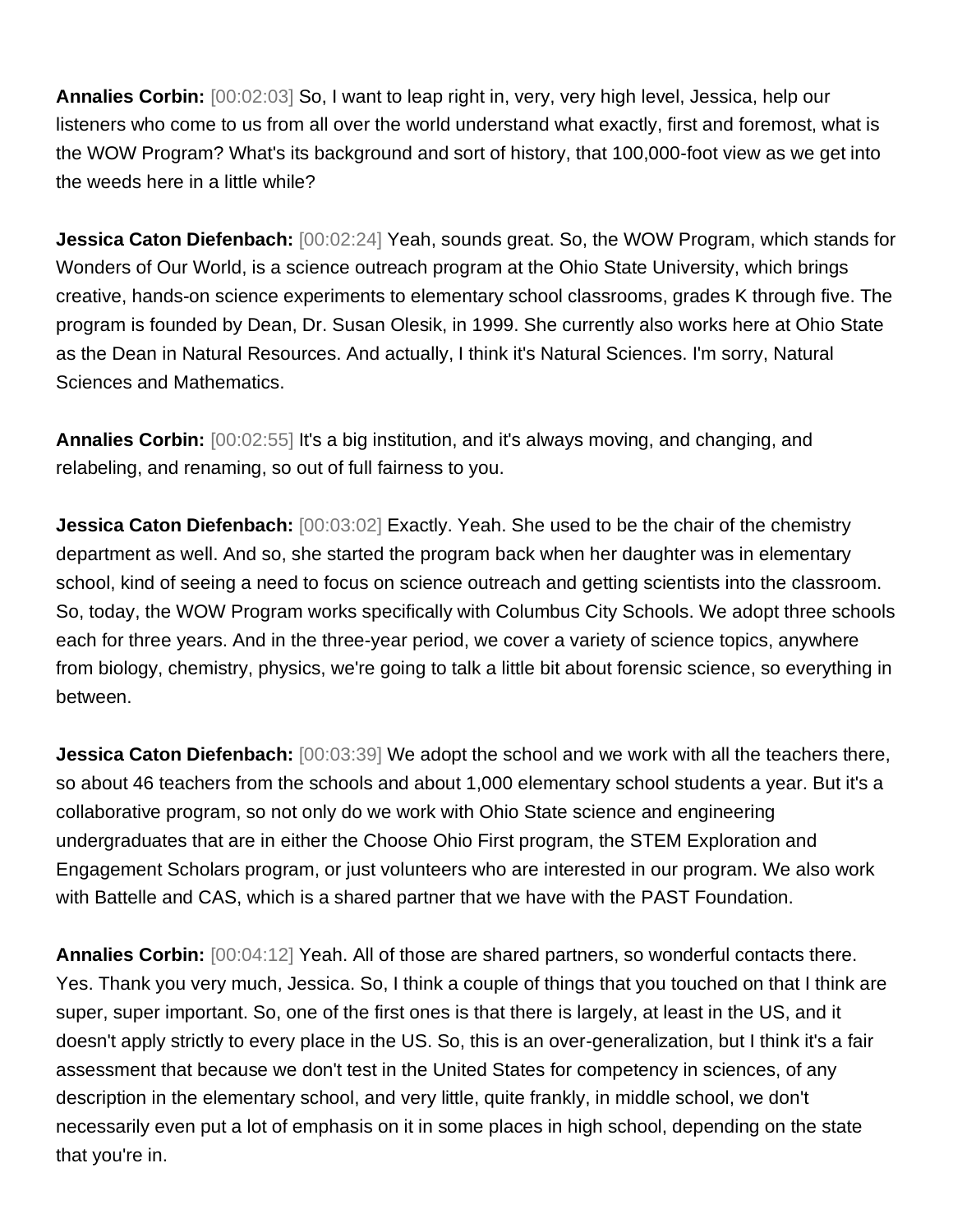**Annalies Corbin:** [00:04:53] So, that means that by the time we have students show up in postsecondary, we cannot, as university faculty or as post-secondary educators, actually ensure that our students have the foundational needs in science that have been met, right? And so, that was part of the genesis of this program, is to ensure that the earliest stages we can get science, appropriate science, really rigorous science and not just the fun activities, but the deep thinking around science, into the hands of elementary students.

**Annalies Corbin:** [00:05:25] So, Brianna, I'm going to turn kind of to you, because when I looked at the bio information that you sent over, I was thrilled to see, for starters, that you have an interest in forensic science. And forensic science, it's a tough, complicated, very integrated and intricate field in many, many ways. And it's often one of those things that has got the cool wow factor. We have a forensic science program here at PAST that we started in 2009, I think it is.

**Annalies Corbin:** [00:05:53] And it's been incredibly popular, but it's also a program that teachers are terrified of, right? Because it seems so complex, and yet kids are interested, because they see it everywhere on television. So, Brianna, so share with us a little bit about why your passion for forensic science and how that meets up with WOW. I want to ask you really quickly about your involvement in WOW and sort of the passion place for what you do or what you aspired to do and how that translates for you.

**Brianna Agomessou:** [00:06:23] Okay. So, actually, I'll just start off with a little bit of the bio about me, so everyone else can understand. So, I'm majoring in criminology with a minor in ASL, American sign language and a minor in forensic anthropology. So, that translates, so I've been working with WOW for about two, going on three years now, and I was super excited when we decided we were going to do a forensic science unit, because we've done other units that I've loved, but I definitely was very excited for this one, because it was right up my alley.

**Brianna Agomessou:** [00:06:52] So, I was able to give my input about correct terminology and different things like that, and help give context to certain topics. I definitely, mainly worked with the interviews and creating like the storyline more for it so that we have correct words being used. And I made it where the kids would be able to fully understand what was going on. And then, towards the end of the unit development, I was able to create a card-like version of the unit that allowed it to be more game-like so that it wasn't super, oh, we're reading a lot, it was more fun and games.

**Annalies Corbin:** [00:07:27] Yeah. And that's wonderful, because what we know is engaging kids is one of the most powerful things that we've been able to do. So, that's really exciting as well. And so, Grace, I want to circle back around then sort of with the follow-up with this with you, because your background, you're studying chemistry, which is completely sort of integrated across all of this and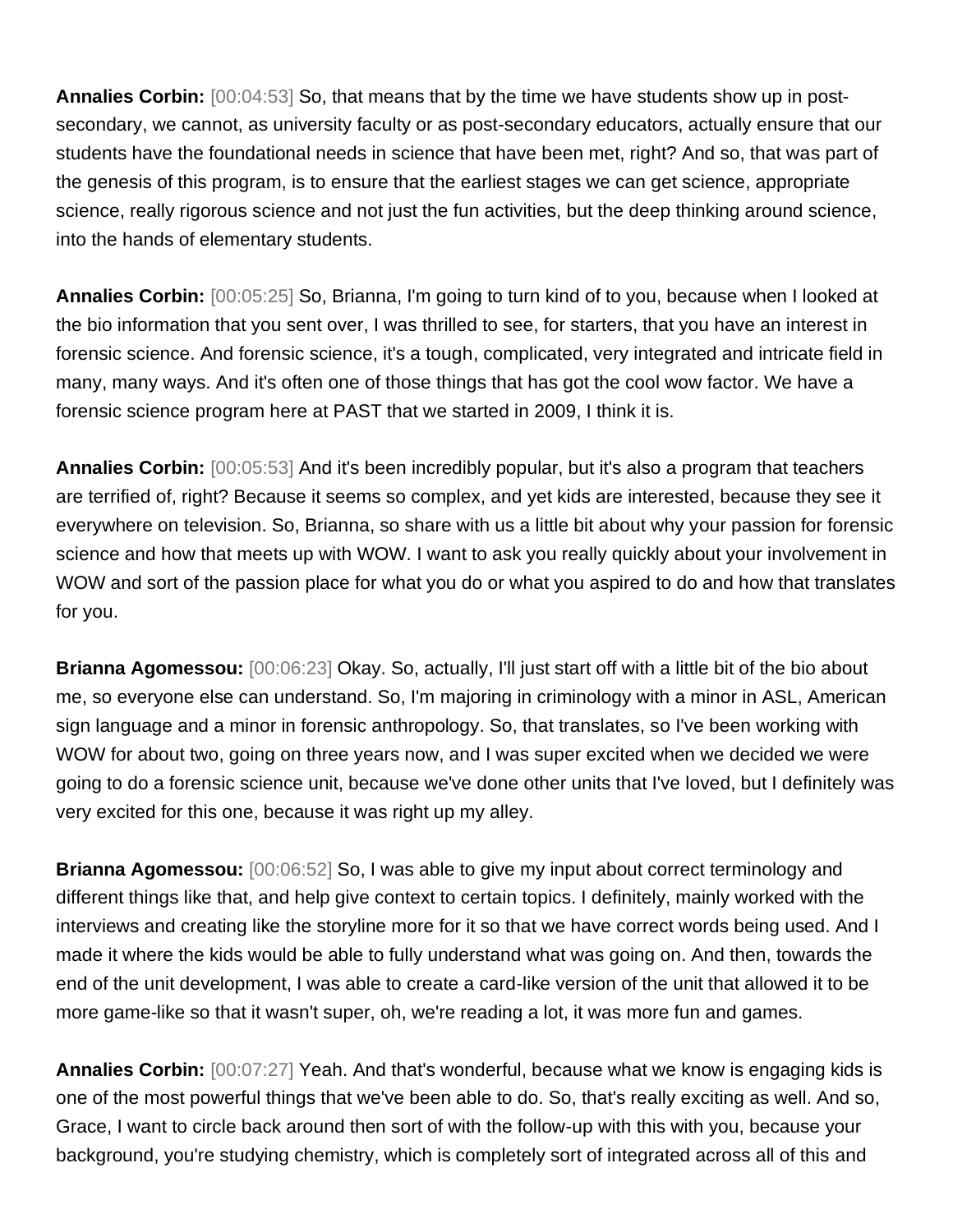the work that happens, and you were also involved in the creation of new lesson opportunities. And that's not something, quite frankly, that happens very often to an undergrad student in a random department in the university, finds themselves in a program where you actually get to help co-design something new. So, talk with us a little bit about that and that experience.

**Grace Benecke:** [00:08:21] Yeah. So, developing this forensic science unit was part of my capstone project for my STEM Engagement and Exploration Scholars program. I wanted to work with WOW just because I loved the program my freshman year. And even though we did it online, this was still such an amazing opportunity. Jessica and I talked a little bit about backwards design before we even started talking about the unit, which was very interesting. It's not something I knew about just because I'm a chemistry major and that's a little bit more on the education side. But it talked about how you want to start with your ideas, and then like build from the ground up. And it was so fun to see it all come together at the end, just starting with very bare bones, and then everybody working together to make the unit.

**Annalies Corbin:** [00:09:05] Right. Absolutely. So, Jessica, share with us just a little bit. So, help us sort of set the stage for what Grace and Brianna have been talking about working in terms of thinking about the creation of these new units? So, from a WOW perspective, how do you make decisions around sort of them when do you work on new content as opposed to delivering the wonderful and amazing content that you've been able to do over the years? So, help us sort of understand the why? Why do this unit and why do this unit now?

**Jessica Caton Diefenbach:** [00:09:40] Yeah. So, honestly, every year that I've been helping out, I always try to introduce one new unit in either something that maybe aligns with my interest or maybe a unit that seems to be aligned with the teacher need or the school need. So, the WOW Program has about 10 to 15 units that we repeat once every three years to just make sure we're focusing on a variety of science topics for the schools.

**Jessica Caton Diefenbach:** [00:10:12] But in the past few years, we did an ecology unit, was our new one, then we did a bird unit. And then, because we were doing things virtually, we felt like this was a really good year to do kind of an unusual program. So, the forensic science unit really incorporates not only just one topic, it's several different science disciplines. And I think that's where we had the flexibility to do that, doing a remote learning and not having the programs be so back to back, because there's not a lot of time to kind of plan for the programs.

**Jessica Caton Diefenbach:** [00:10:51] We usually have new units developed kind of in the summer so that it can be implemented a few months later. So, for this one, it was just great to have. We had about 16 OSU students that were helping out in different teams. We had experiment development team. We had a video script-writing team, so they got to write the scripts for the video production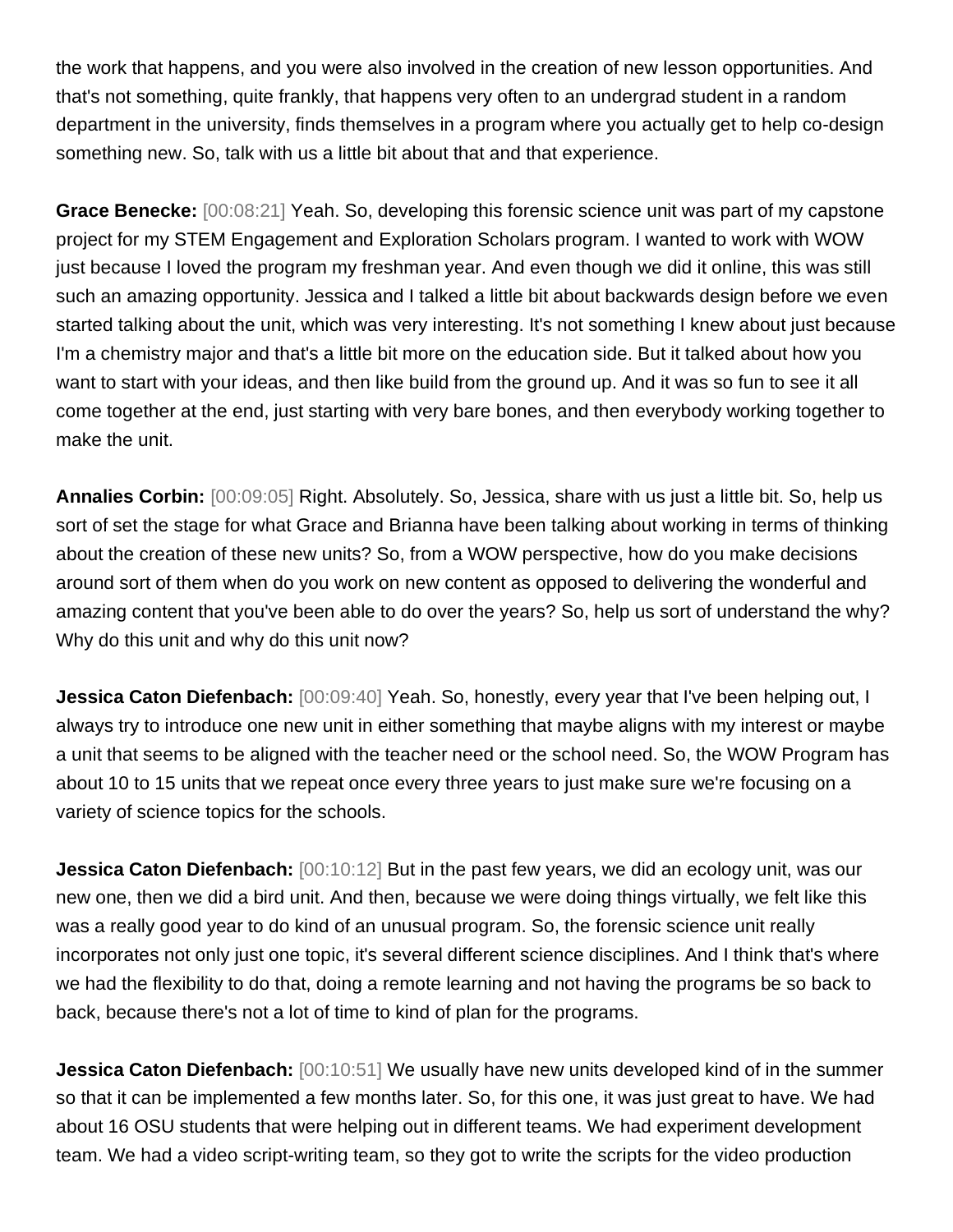team. We recorded via Zoom, so it was video instructions for the teachers, and the students, and then a video editing team, which we're still kind of in the process of editing the videos to then finalize them, and then give them to the teachers.

**Jessica Caton Diefenbach:** [00:11:30] But we just felt it just seemed like a good time to focus on forensics chemistry, forensics biology, interviews, and kind of more a little bit of an anthropology side as well. So, it worked out pretty well, and I've worked in the past with another STEM EE student to actually get a new unit developed. So, when Grace was interested in doing the capstone project back in summer 2020, it seemed like a great time to introduce the new unit.

**Jessica Caton Diefenbach:**  $[00:12:01]$  And one other thing about the forensic science unit that you actually touched on, Annalies, is it's a complex topic that isn't focused on a lot. Any time you're looking through like lesson plans, it seems to be very middle school and high school-focused. So, we were trying to make it basic enough so that they could learn about forensics, but also enjoy and maybe be more interested in it later on.

**Annalies Corbin:** [00:12:31] Forensic science, it's a fabulous topic. And as I alluded to earlier, PAST has had a forensics program for a number of years. And in fact, one year, we had a school district, a rural school district in another state that made the decision that they wanted to do a big sort of epic, and it was epic, sort of launch event at the start of a new school year, where they were the entire school district, just a tiny little town, right?

**Annalies Corbin:** [00:13:02] So, you can easily have a sort of K-12 experience in a little town like that, and they had us come in, and we took over the school for an entire week. They worked with the teachers and we ran a forensic science program for an entire week. That's all the school did and we did it K-12. And it is, because it lends itself to so many different things, and the little kids in the elementary school are doing one piece of it, and middle school's doing something a little bit different, in high school, something yet again, right?

**Annalies Corbin:** [00:13:28] And forensic science is great, because you can scaffold it in so many ways. But that said, part of the tough part is how you make the decisions around what is appropriate and when at those various grade levels. So, Brianna, I want to ask you a little bit, just with your forensic lens and recognizing sort of you thinking about it with that approach, what was the hardest part of taking and distilling this really complex field down into helping the rest of the team be effective? So, how do you decide what pieces are good and elementary?

**Brianna Agomessou:** [00:14:08] So, that definitely was one of our biggest challenges, is making sure we're using the correct words. So, for instance, instead of using like criminal, we would say suspect, because we didn't want any of the kids to be like, well, I don't want to be a criminal, I don't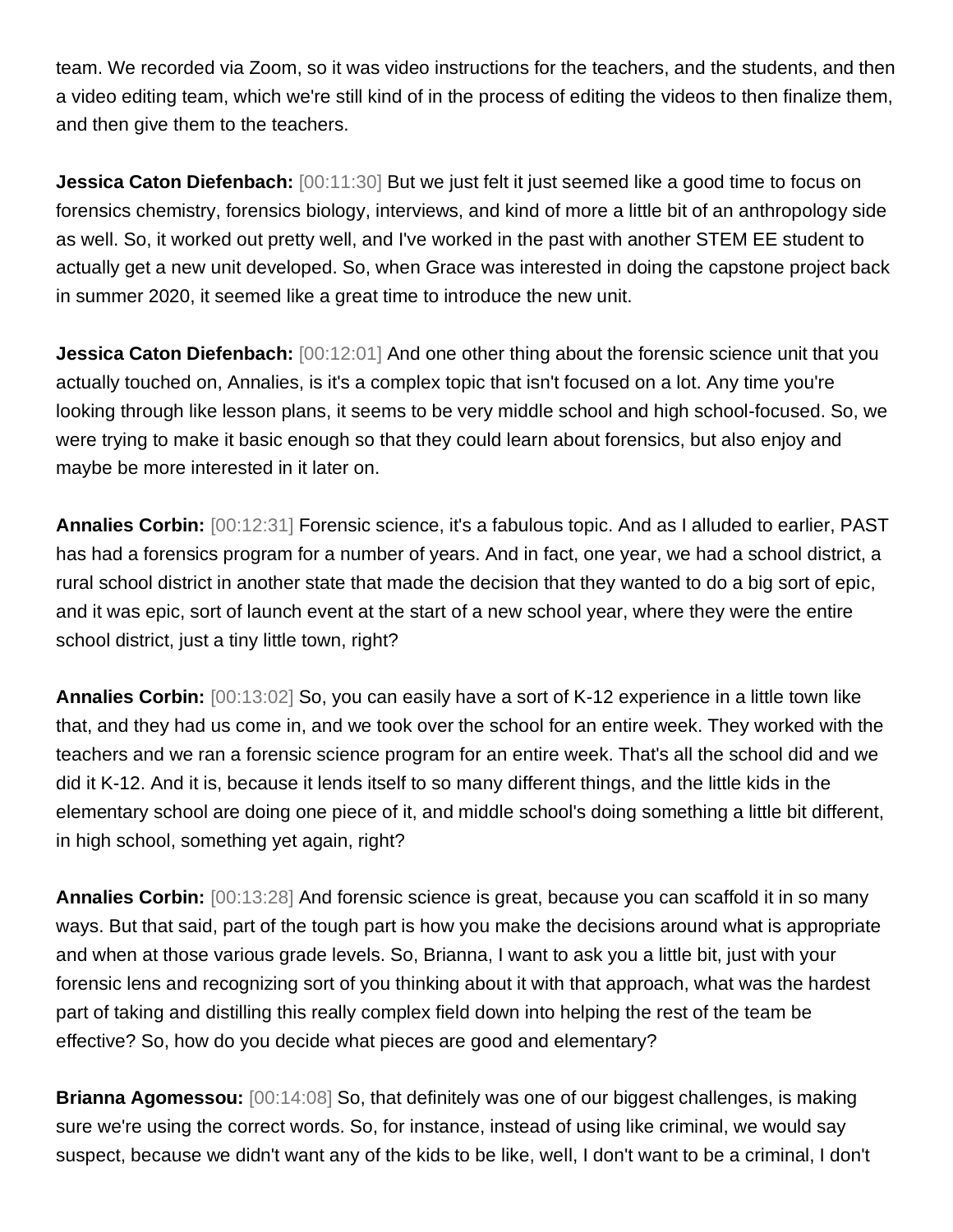want to be a bad guy. So, there was a lot of things that we had to make sure that we were watching how we were wording it. Also, a big thing in forensic science when you do things in schools, especially in high schools, they're like, oh, there was blood on the crime scene. We didn't want to include any of that, because the little kids don't need to have to experience that.

**Annalies Corbin:** [00:14:40] No trauma, right? No trauma.

**Brianna Agomessou:** [00:14:42] Exactly. We're here for fun and education, not traumatizing the kids. So, we definitely had to make something that was easier. So, like fingerprint, smudges, things like that, not blood, because that's what a lot of people think when they think forensic science, is blood and murder, things like that. And we made it fun, took someone's Buckeye, something like that. So, that was definitely the biggest thing that was kind of like tricky, is making sure it was very kidfriendly, but not boring at the same time. And it was still something very interesting.

**Annalies Corbin:** [00:15:13] Yeah, awesome. And that is exactly what I was trying to get at. I mean, you've got to make some pretty intriguing sort of decisions. And the flip side of that, Grace, this was your capstone project work. And so, I'm really, really curious as a lot of the thinking is happening and you're doing all the backward design, and I love that. So, you're fully enmeshed in design thinking, because that is the absolute best way to be able to create educational modules. I love that. Thank you for that. But as you're making these types of decisions, kind of along the way, you're learning an awful lot.

**Annalies Corbin:** [00:15:46] And it's not easy to create this new content, and it sounds to me like it hasn't been implemented or deployed quite yet, right? So, will it be deployed? That's one of my questions. And the second piece to that, really, is, as you were going through this process, where were the stumbling blocks for you, right? We'll get to how incredibly wonderful it is, but I also wanted to talk a little bit about celebrating the fact that, A, it wasn't easy. And B, there were some things you had to learn along the way that I would assume were a little bit unexpected as it relates to creating content. So, share with us a little bit about some of those things.

**Grace Benecke:** [00:16:24] Yeah. So, one of the things we also had to think about was what kind of supplies and everything that we were going to be able to deploy or that students would have at home to be able to use. That was one of the major things, because all of the different sections, like our biology section and our chemistry section, had different components to them that we had to think about. Might people have these or might we have to send them out? Things like that. Jessica might be able to speak more about if it's being deployed this year or not.

**Grace Benecke:** [00:16:54] But it was just very interesting, because everybody worked on different parts, like I focus more on the introduction and conclusion, like the bookends of everything, but we did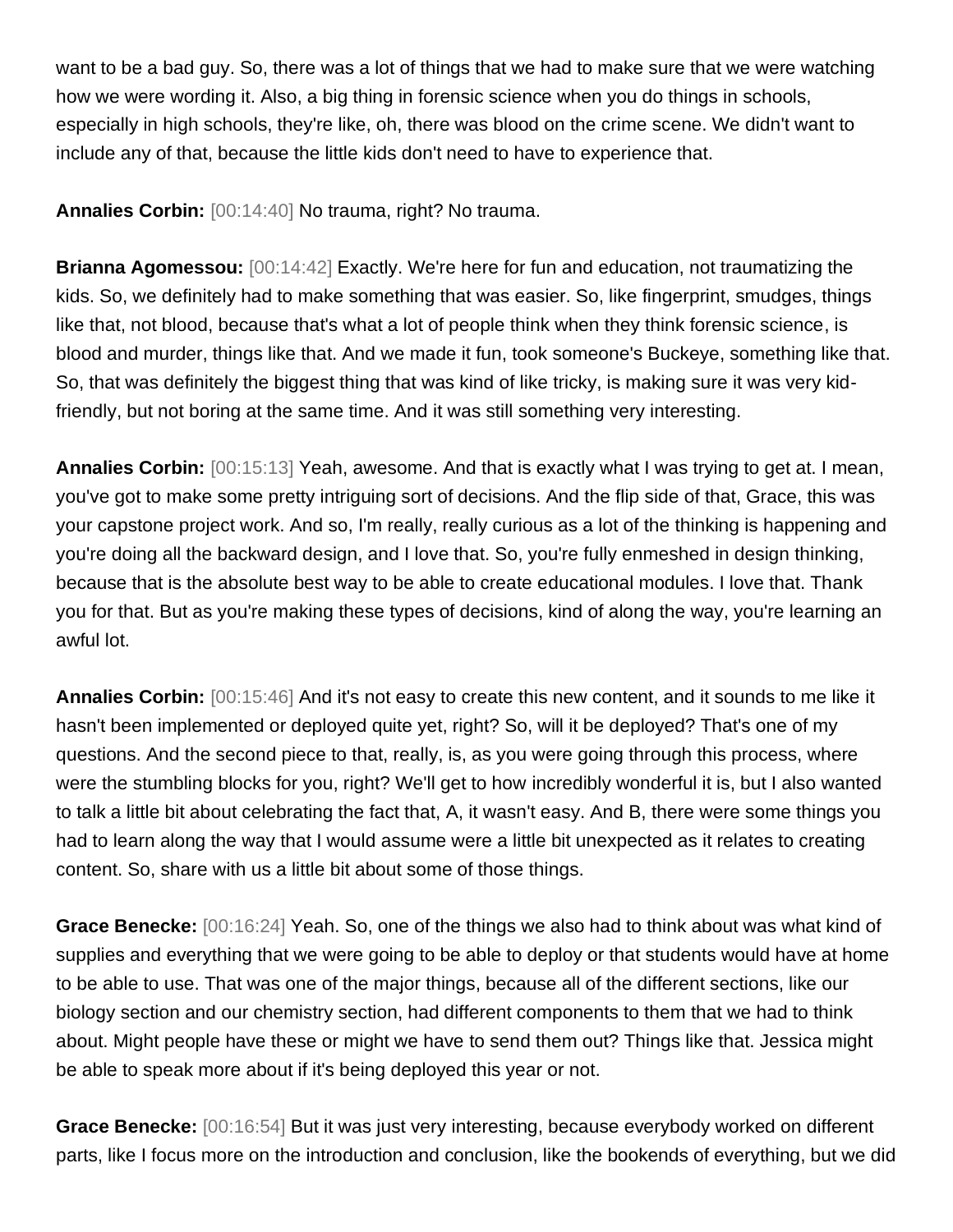have students working on the biology section and the chemistry section, and some of those students had to think about the level of what the content was. Like for the chemistry section, for example, we did some flame tests, which is pretty high level for these elementary kids, but they were able to do it in videos so that the students could still get that experience and learn more about it in a way that they would understand it.

**Annalies Corbin:** [00:17:36] Yeah, absolutely. So, Jessica, same question back to you then, as you're working with the students to sort of build out and design, so where do you see? I'm really curious, so the reason I—let's set the stage. The reason I'm asking this question is because there's this common myth that anybody can create content that is standard-aligned and will be super successful with students. I'm a scientist, I'm a research scientist at university or in a lab with this company, and I think that I can create a thing that can go into schools and it will really help kids get engaged or understand what it is that I do.

**Annalies Corbin:** [00:18:12] And if that were the case, that would be wonderful, because there are so many people that are passionate about what they do out there in the world. But the reality is that doesn't always translate into the ability to be plug and play sort of into a school setting, meet all the needs, the level of rigor, plus the interest and the engagement that a school or teacher needs in something that will engage and grab the kids, so that they will consider this thing down the road as an experience that they have. Jessica, it's not as easy as, sometimes, we offhandedly might think that it is. So, how do you help a team of undergrads understand and wrestle with the decision making process as it relates to what's going to make a great module?

**Jessica Caton Diefenbach:** [00:18:54] Yeah. I think any time we have a new unit that we definitely take that more into consideration, because the other units have been going on for so long. This year was definitely a little bit more unique, because it's virtual and the WOW Program is mostly hands-on. And so, how to make it still hands-on with a virtual component? And going back to your kind of question beforehand, you were mentioning when it's going to be implemented, we're hoping this coming semester.

**Jessica Caton Diefenbach:** [00:19:24] We're just kind of working on getting some of the supplies and getting the last minute edits on the videos. But now that the students will actually be in the classroom, we can not only provide some of the supplies, but we can maybe even provide a little bit of input being there, too. But for the most part, it will be a virtual kind of working experiment. Just especially with the beginning of this year, it might be a little unusual, and a little bit-

**Annalies Corbin:** [00:19:52] And might be a little hybrid still from the COVID influences. Right, yeah.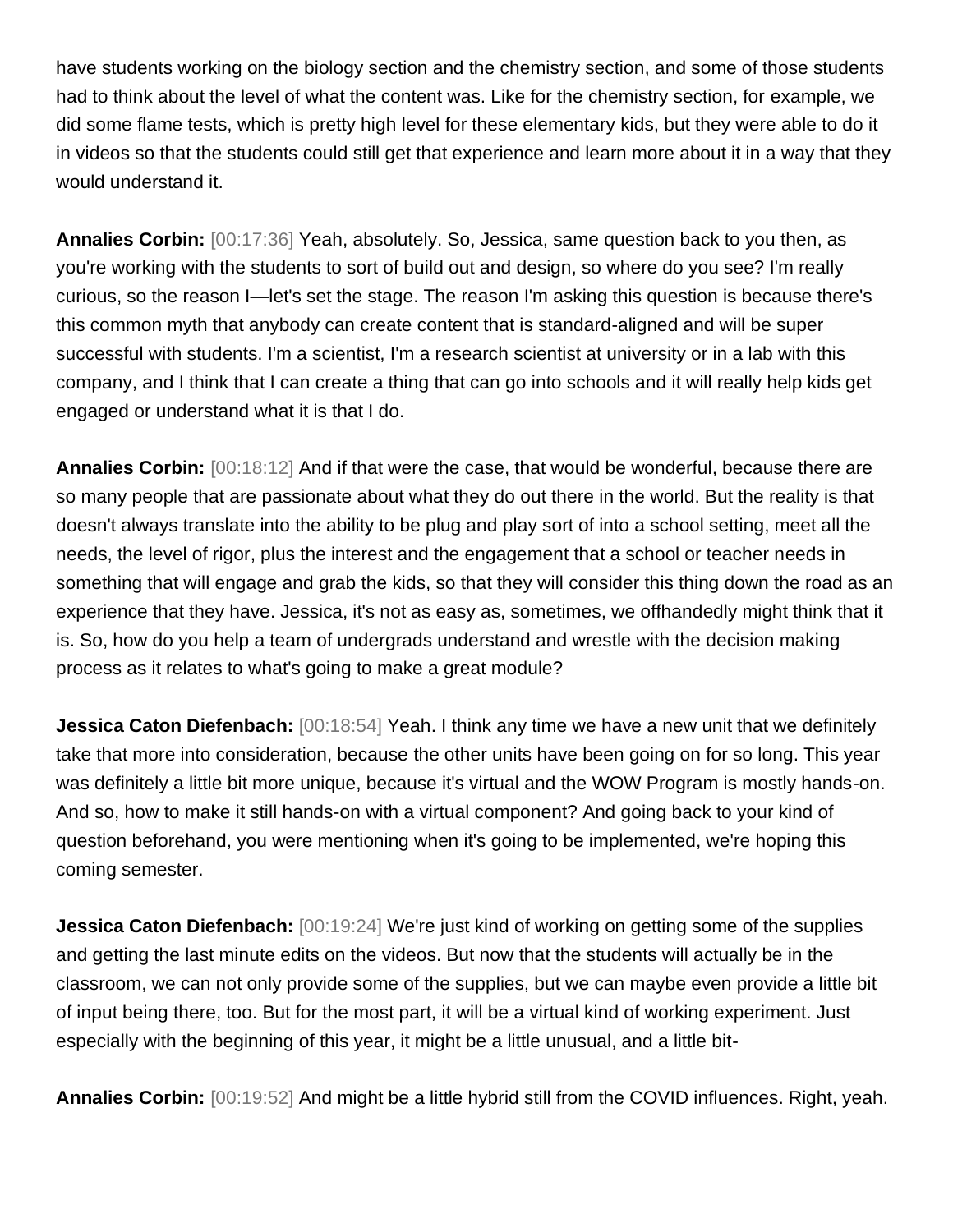**Jessica Caton Diefenbach:** [00:19:56] Yeah. And so, it wouldn't hurt. And honestly, the program always, we really tried to align with the standards through Ohio. So, the science standards, and just make sure that we're helping with test scores. So, especially with the fifth grade classroom, so we have a light unit, a sound unit, because those are common things that are tested in the curriculum for the fifth graders. And we really do try to kind of align with the standards, but also, we have to do some experiments and units that maybe won't necessarily align, but will give the same concepts of science that will be useful in other disciplines.

**Jessica Caton Diefenbach:**  $[00:20:40]$  So, we always start with the scientific method, because the basis of science is the scientific method, and every one of our experiments kind of focuses on that. And even in this unit, they are going through the steps of the scientific method to kind of figure out who ate the Buckeyes. And so, we were not necessarily trying to replace the curriculum, we're just trying to enhance and just kind of make it a little bit better and maybe more engaging, and in a normal year, more hands-on.

**Jessica Caton Diefenbach:** [00:21:10] At the same time, also, we are talking about basic level science and trying to get the kids interested in it, but we're also introducing them to scientists or budding scientists. So, they get to see, oh, if Bri is talking to them and she's a criminology major, if they're interested in this, you can major in this and go into it, and they might have never heard about these majors. And honestly, before working here, some of the majors that my students have, I had never heard of before either. So, there are so many different disciplines and they're really role models to my students.

**Jessica Caton Diefenbach:** [00:21:48] So, it's kind of like a two-fold. So, not only does our program help get students interested in science, and get them excited, and kind of learn some new things, but they also get to be introduced to a scientist, and then the college student gets the experience to, if you can explain a concept like why the sky is blue to a kindergarten student, well, you're going to be great in your career years later, because you can explain a simple concept to somebody who's younger.

**Annalies Corbin:** [00:22:19] Yeah, absolutely, you can, right? And there's no better way to know your topic than to teach it. I tell my students that all the time when their eyes get really big, hey, I want you to come in and do this thing, and they're like, oh, my gosh. But that is the reality. So, Grace, so share with us just a little bit, since this is sort of your capstone work. So, lay out for our listeners the concept or the content. So, I'm a teacher, this module is going to come into it, on one of these three elementaries that the WOW program has adopted for my three years and we're going to do this forensic science unit. What are the components of this unit, sort of as a teacher? So, I just want everybody to understand sort of, what's going to be in this thing?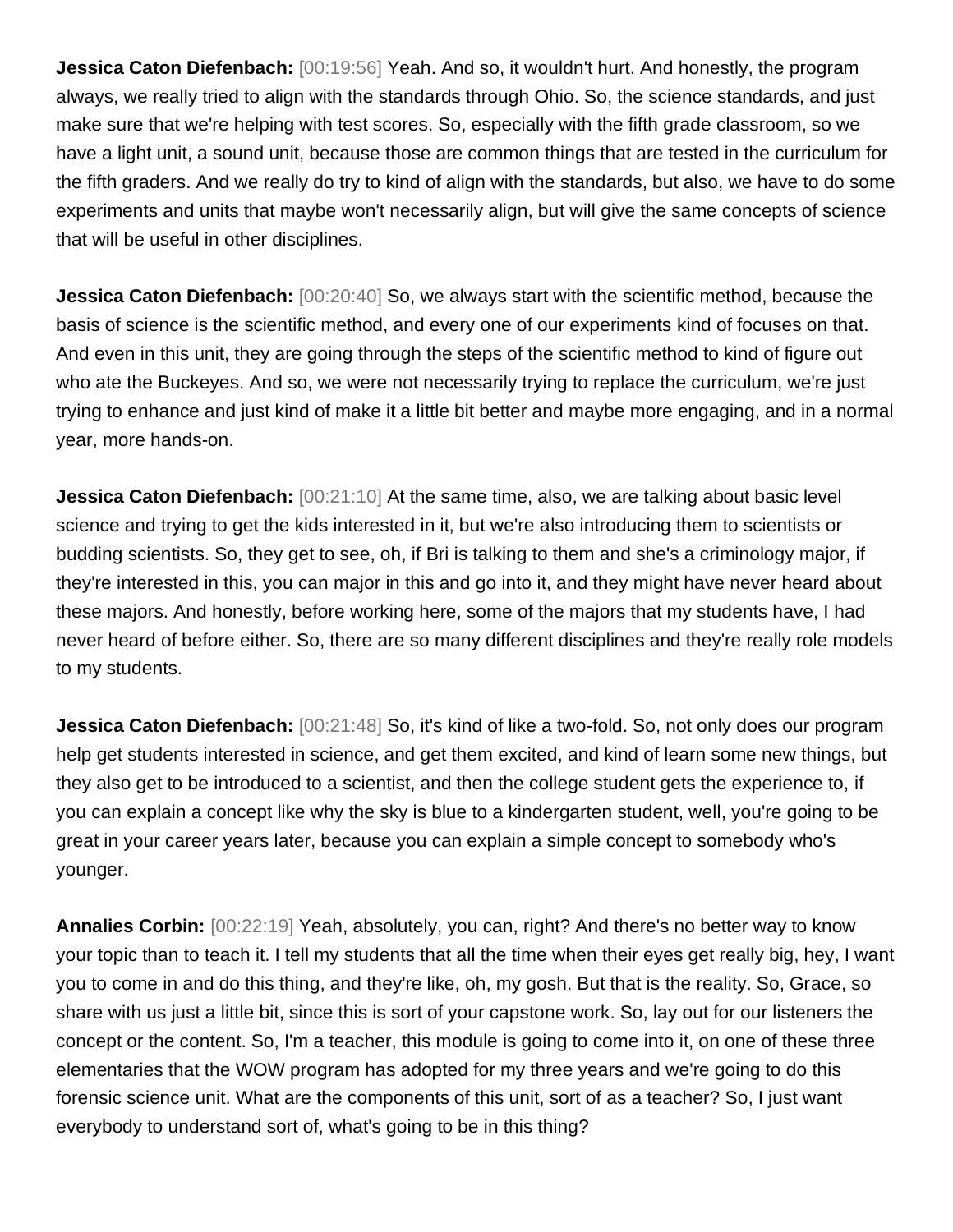**Grace Benecke:** [00:23:03] Sure. So, we start out with setting the scene, not the crime scene, but just like the scenario that we set up, where the students were on a field trip, and they all got a box of Buckeye treats, and they made their way to the union to eat them. And then, a girl went to the bathroom or a student went to the bathroom, and when they came back, their Buckeyes had been eaten, and all that was locked.

## **Annalies Corbin:** [00:23:31] Oh, no.

**Grace Benecke:** [00:23:31] Yeah, right? All that was left behind was a student's mask. There were some paint smudges and some fingerprints on the Buckeye box. So, now, we lead it to the students to work through the activities that we set up to collect the clues and ultimately put together which student took the Buckeyes. So, they go into the biology activities, which involve more of the fingerprint analysis. They were able to do their own fingerprints, do some fingerprints from the crime scene, learn that fingerprints are unique to everyone, so that's how we can use them to connect clues. And then, we did a little bit further with the biology unit and we did a strawberry DNA analysis, which is a really common activity.

**Annalies Corbin:** [00:24:22] Yeah, that's fun.

**Grace Benecke:** [00:24:22] Yeah, it's one of my favorites, where they are able to extract the strawberry's DNA and get to see that that is what people can take from crime scenes. And then, for the chemistry unit, they did paint chip analysis with the flame test, and that's like, the students walk them through that in a video, more so than that one being something that they did. And then, they also looked at the hair for the chemistry unit, which was very interesting.

**Grace Benecke:** [00:24:53] And then, for the section that Brianna did, which was the interview section, the students give alibis and they give where they were. They tell a little bit about themselves, like if they have peanut allergies, so the students can go through and rule out who it could have been and solidify their answer. And then, they wrap up at the end with choosing who they think did it and why.

**Annalies Corbin:** [00:25:18] And so, Brianna, then how long does it take to do this unit? Is this a day? Is this a week? Can it be broken into a number of different pieces or parts? So, that's part one of my question, because I like to ask complex questions. And so, the part two of my question then is as you were working with the team, building this out, did anything surprise you in terms of the way that you were thinking about, well, could we actually take that concept, translate it in such a way that these little kids, are going to be able to understand this complex science?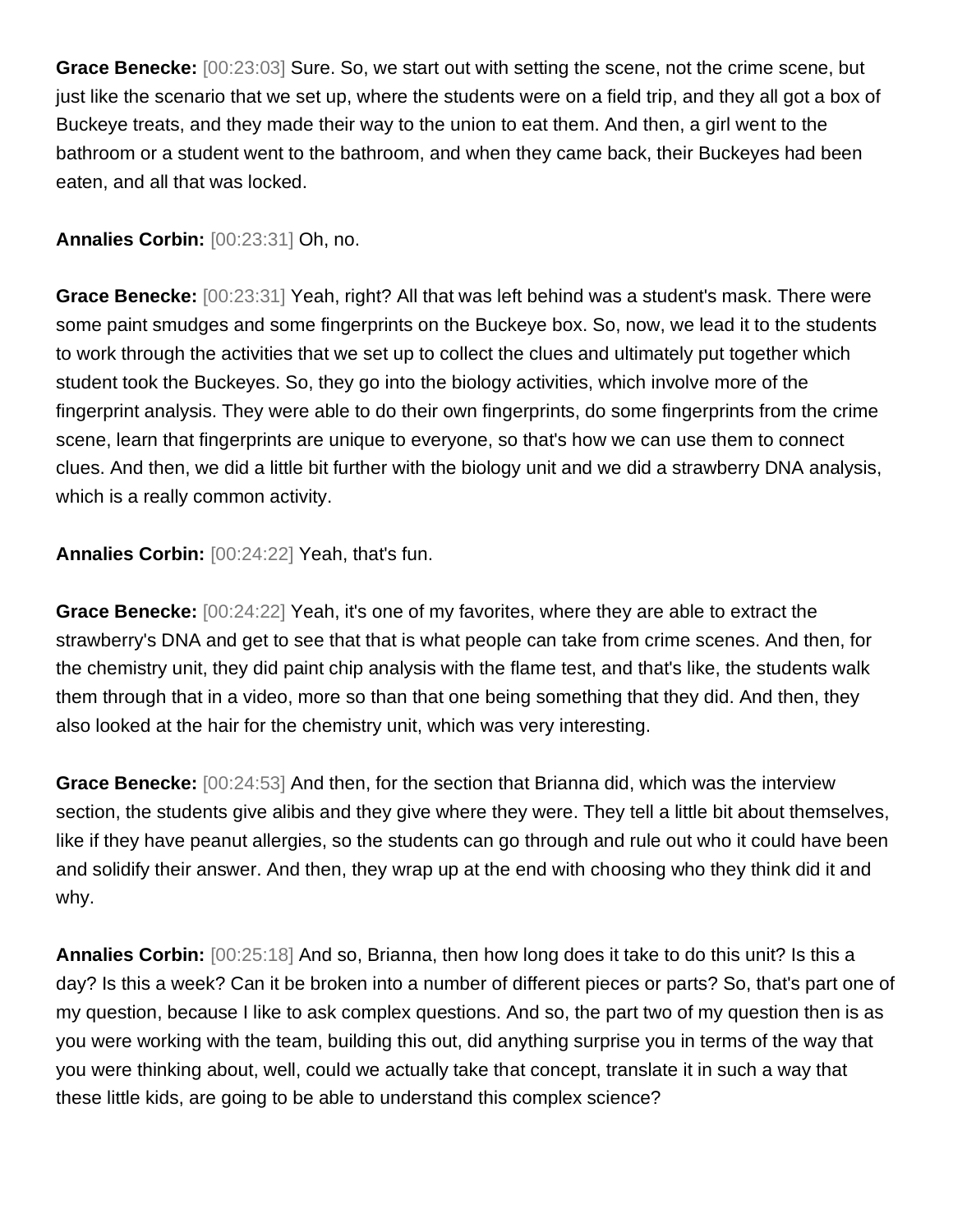**Brianna Agomessou:** [00:25:55] So, yeah, it was definitely a hard time thinking about different topics, like we want to include DNA. You're like, how are we going to show them DNA? So, the strawberry experiment, which everyone has done, and to this day, I love that experiment. It's one of my favorite things I've done in high school. So, from that, it was very helpful. And then, the fingerprints, that was even something that I felt would be really like informational to the children, because I don't think a lot of kids know that everyone has unique prints. So, that was really interesting also.

**Brianna Agomessou:** [00:26:29] And then, just matching the paint, and then the hair. So, when I was going through the interviews and creating like the card, because we made cards with all the kids identities to make it easier for them, it was really a challenge of also making it not too simple for them by saying like, okay, well, this one had a bad alibi, but everything else matches up, because then it would be too quickly like discovered. So, we had to make sure we were going through and we were matching up things. So, I had to go back through all the other units to make sure that I was matching the correct information, and going through, and that everything was correlating.

**Annalies Corbin:** [00:27:05] Absolutely. And so then, do you think, Brianna, that when it's all said and done, so if a kid were to reach out to you, and say, hey, I want to be a forensic scientist, or I want to be an anthropologist, or I want to be a chemist, right? And so, what would you say to that kiddo as sort of a next step? I'm really curious, because programs come into schools all the time, right? We inspire kids, but very few programs actually have a mechanism. It's one of the things I like about the WOW Program when Jessica and I first met and we're talking about it is the fact that you stick with these schools, these teachers, right?

**Annalies Corbin:** [00:27:46] And ultimately, with these kiddos for a three-year period of time. So, it's not a one and done, right? So, how would you, whether it be a teacher that says I've got a kid that's interested in this or even just a kid reaching out to any one of you yourselves, how do you help then a teacher, a student, families, the community keep kids engaged in that thing that they're interested in? So, like what are the low-hanging sort of next steps they could take even outside of the existing program to ensure that kid actually grows up to one day be Brianna and study forensic science or to be Grace and become a chemist, and so on and so forth, or Jessica, who I hear is a bit of a bird nerd. And anybody can answer that question. Yeah. Anybody.

**Brianna Agomessou:** [00:28:33] I just have a small input. So, I was going to say from my perspective of being still a college student, so it's not like I can give them like, well, I work here, you can come visit. But I, during the summer, actually worked with a nonprofit. It's a summer camp. I was a project coordinator. So, this kind of tied into me having to be around children a lot. And a lot of times, they'd ask me like, oh, what do you do? And I would tell them like, I'm in college, and then I told them what I'd do, and they're like, that's cool. How do I do that?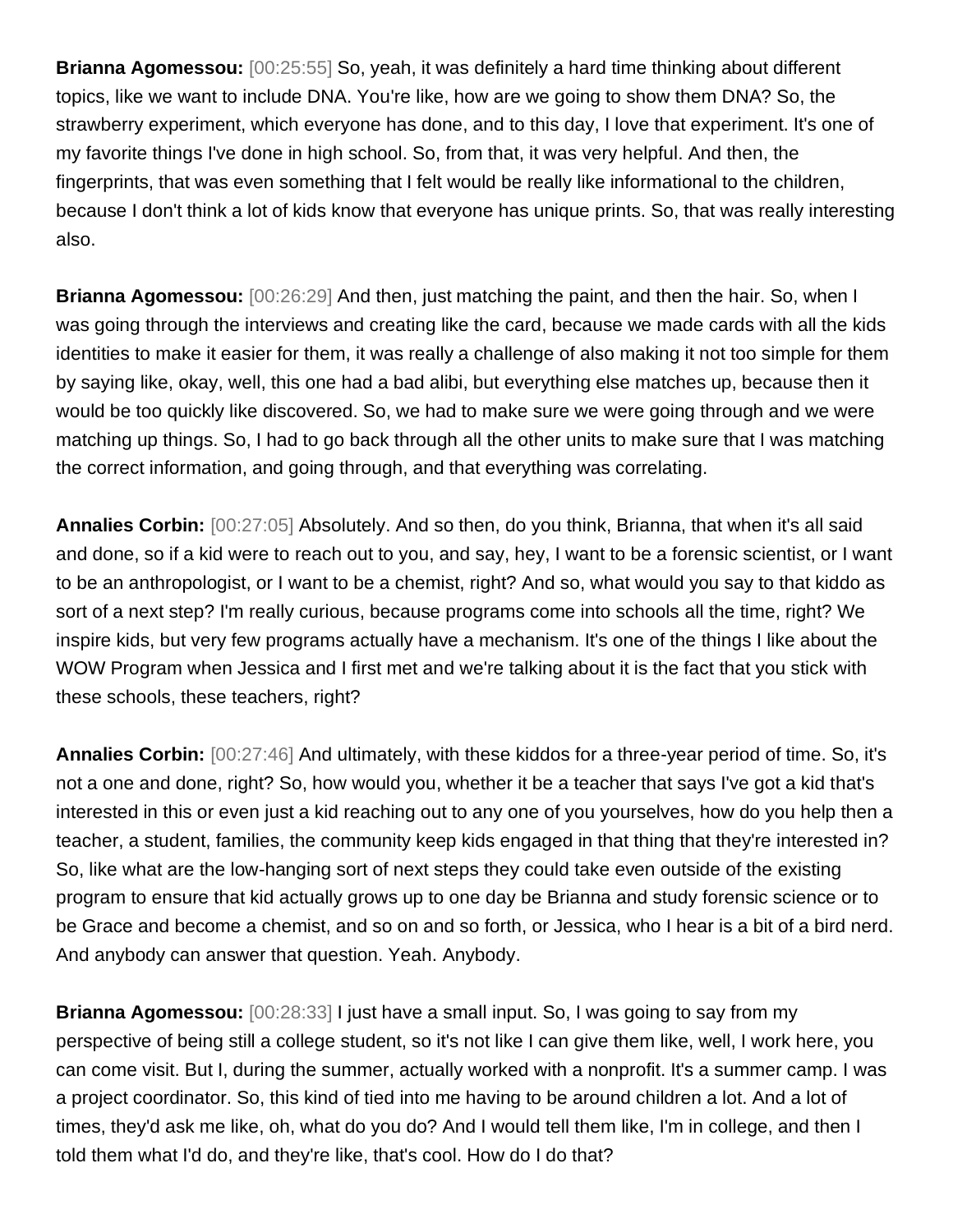**Brianna Agomessou:** [00:29:02] So, my big advice to children and like students would be, do research, and I know that sounds like a big word to them. So, they're like, what's that? And I'm like, Google, you guys are always on your phone, like the campers were always on their phones, and like doing simple research, and reading a book, and all these different things will be a good setup for you. And they're like talking to parents and explaining to them, there are a lot of different resources even online or just doing a quick search. There are many things that you can do. So, just from my perspective, that's what I-

**Jessica Caton Diefenbach:** [00:29:33] And yes, so kind of adding on to that, so, Annalis, you actually mentioned how long this unit should be. Usually, our units are, we have like one visit in the classroom for 45 to an hour, so this is obviously much longer than that. I would say if the teacher is able to kind of implement it, maybe an experiment or two a week, so maybe within a month period, they can figure out kind of who did it, would be probably the best timeline.

**Jessica Caton Diefenbach:** [00:30:07] I mean, if they wanted to do it all in one day, that would be great, but it will also depend on if the teachers have that amount of time to kind of devote to it. But what we do for our programs, and especially for our new ones, is we try to do pre and post-survey questions to see if we can really help the teachers out. And so, we actually did a pre-survey question for some of our teachers.

**Jessica Caton Diefenbach:** [00:30:31] We didn't hear back from everybody, but we did kind of ask the teachers to ask their students, what did they think about forensic science? When they hear the term, a forensic scientist, what do they think of? And exactly what the students replied is what we were expecting, were the misconceptions that Sherlock Holmes, Inspector Gadget, that is a forensic scientist, and you, or I, or any of these people could actually become a forensic science, they didn't think about that.

**Jessica Caton Diefenbach:** [00:31:02] It was only somebody in the media or CSI. So, we're taking that and we have a misconception section that kind of addresses it for the kids. And then, we actually made sure to add Bri and Grace. We have forensics detectives cards of actual forensic scientists that are out there, and this is what they majored in, and this is where you can work.

**Jessica Caton Diefenbach:** [00:31:30] So, with our post-survey questions, we hope that if students are engaged and interested, we can potentially connect them. We started during the pandemic a meet and greet, where we had our CAS and Battelle scientists kind of a Zoom in or Google meet into a classroom and just talk about their career. And they got asked very interesting questions that had nothing to do with their career.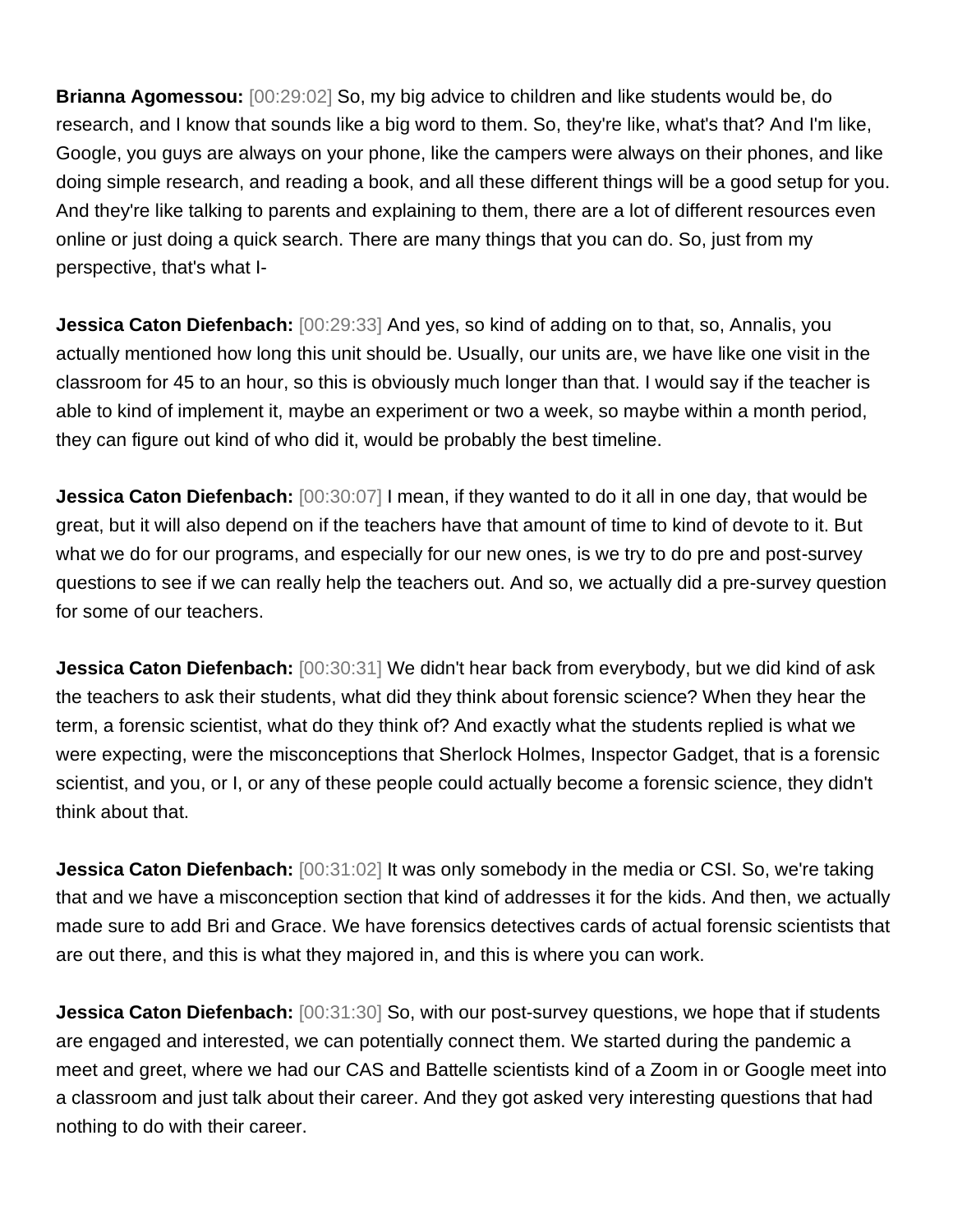**Annalies Corbin:** [00:31:54] Of course, they have. That's what little kids to do. That's the best part, yeah.

**Jessica Caton Diefenbach:** [00:31:58] Exactly. It was, what's your favorite video game? Like not, what were the classes that you had to excel at to go into this career? And so, we would really like to actually interview forensic scientists, anthropologists, and have them talk to the students after to answer those maybe questions that we couldn't answer in our unit. So, we always try with our teachers, we leave them not only with the lesson plans that they can do this experiment, again, we're hoping to also provide a little bit of supplies to, but then also connections to OSU faculty and staff, and to other organizations.

**Jessica Caton Diefenbach:** [00:32:39] So, if these students are interested and want to continue their learning, then they can. So, it just doesn't have to be, okay, we talked about this unit, and three or four months later, we can't talk about it again. We would love to kind of keep the conversation going, especially because it is an interesting topic that focuses on so many different units, or sorry, different science disciplines.

**Annalies Corbin:** [00:33:05] Yeah, absolutely. And I love the fact that you're thinking about, what's the next iteration of all of these opportunities for all of these kiddos? Grace, I always like to sort of leave the program with recognizing the fact that there are folks out in the world that are listening to this that don't have access necessarily to WOW. They're not in our local Columbus community, right? And again, I'll toss this sort of out, but I always like to leave, folks, recognizing that somebody's listening to this, and saying, hey, I think maybe I could do that.

**Annalies Corbin:** [00:33:38] So, Grace, if there is a budding teacher out there that says, hey, that's a really, really cool thing, I'm interested, for example, in chemistry, thinking about what you're studying in your background, and I want to do some simple things in my classroom, what did you learn through this process that would allow you as a chemist to say to a teacher that you could support or was even from afar, hey, do these couple of things? What was that sort of aha low-hanging fruit moment for you that you learned through this process?

**Grace Benecke:** [00:34:08] Yeah. I would say that it's actually a lot more attainable than you would think it would be. It does require a lot of work, but the outcome is definitely worth putting in that time. There's a lot of ways that you can take something like forensic science and bring it down to a level for the kids to experience it in a real like forensic science way for them to explore and get good experience with some introductory level topics like fingerprinting that people do use every day in the real world. There are a lot of activities that you could go a million different places with, but it definitely just does take some time.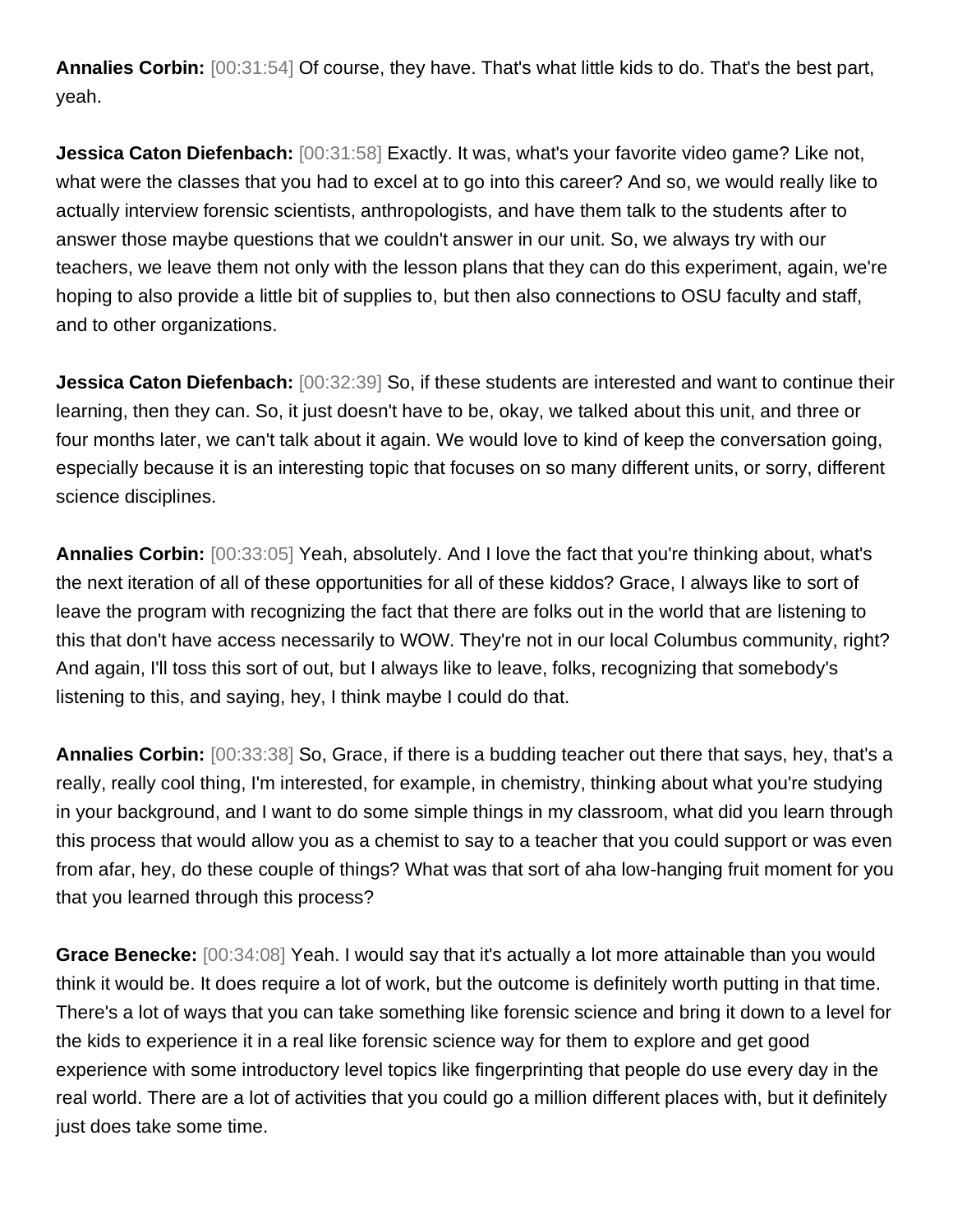**Annalies Corbin:** [00:34:56] Yeah, absolutely. Same question to you, Brianna, so that teacher's out there saying, hey, I want to do this. What's the first thing that you would tell them to do, that lowhanging fruit from your experience here?

**Brianna Agomessou:** [00:35:07] I definitely would say, basically, where I started to even get the interviews going is Googling it. That's a big help, and I'm glad that we live in a time where we do have such resources at our fingertips that it was simple to like say, okay, I need a starter, let me Google elementary science things, which there's not that many of, because forensic science isn't really taught to elementary kids, because they typically think it's for like middle school and high school, because it's more complex.

**Brianna Agomessou:** [00:35:38] But definitely, just trying to find the resources online and trying, like Grace said, to take some time just to convert it into something that your student would genuinely be interested in, because it is a very, very interesting topic, but I think elementary kids will, I pray and I hope that what we did, they will love it. And so, I think that anyone technically can do it, you just have to put in the time and the effort, and just go online and find it.

**Annalies Corbin:** [00:36:05] Yeah, absolutely. So, Jessica, just sort of close out with you then. So, I'm a teacher in Utah, or Nevada, or West Virginia, and I love what I just heard. Is there opportunity for me to get access to any of the WOW content from afar?

**Jessica Caton Diefenbach:** [00:36:24] Yes. So, probably not the forensics unit just yet, because we're still kind of in the development process, but over the pandemic, we actually introduced a WOW at home program, where we added a lot of our experiments and some new ones so that the lesson plan is on our website. So, wow.osu.edu. And you can actually not only see the lesson plan, the supplies, we maybe have questions or an activity guide to go along with it.

**Jessica Caton Diefenbach:** [00:36:55] And there are a variety of different areas, so there are about 21 different experiments. So, that would be probably the first step, and then we also have a contact sheet if you're interested. We have given out a lot of our curriculum to teachers in other countries, in other states, even here in Ohio, maybe not necessarily at an elementary school, maybe if it was ice breaker-type kind of activities to get a kid or maybe even college students interested in science, a variety of things that we can offer.

**Jessica Caton Diefenbach:** [00:37:32] So, if they are interested, we can just fill up the contact sheet on the website and know that we're not trying to reinvent the wheel. So, as Bri mentioned, we do go online first to kind of look up our things, and yes, the forensics unit was a bit of kind of piecing together things that had been done and maybe simplifying it to make it more grade-appropriate.